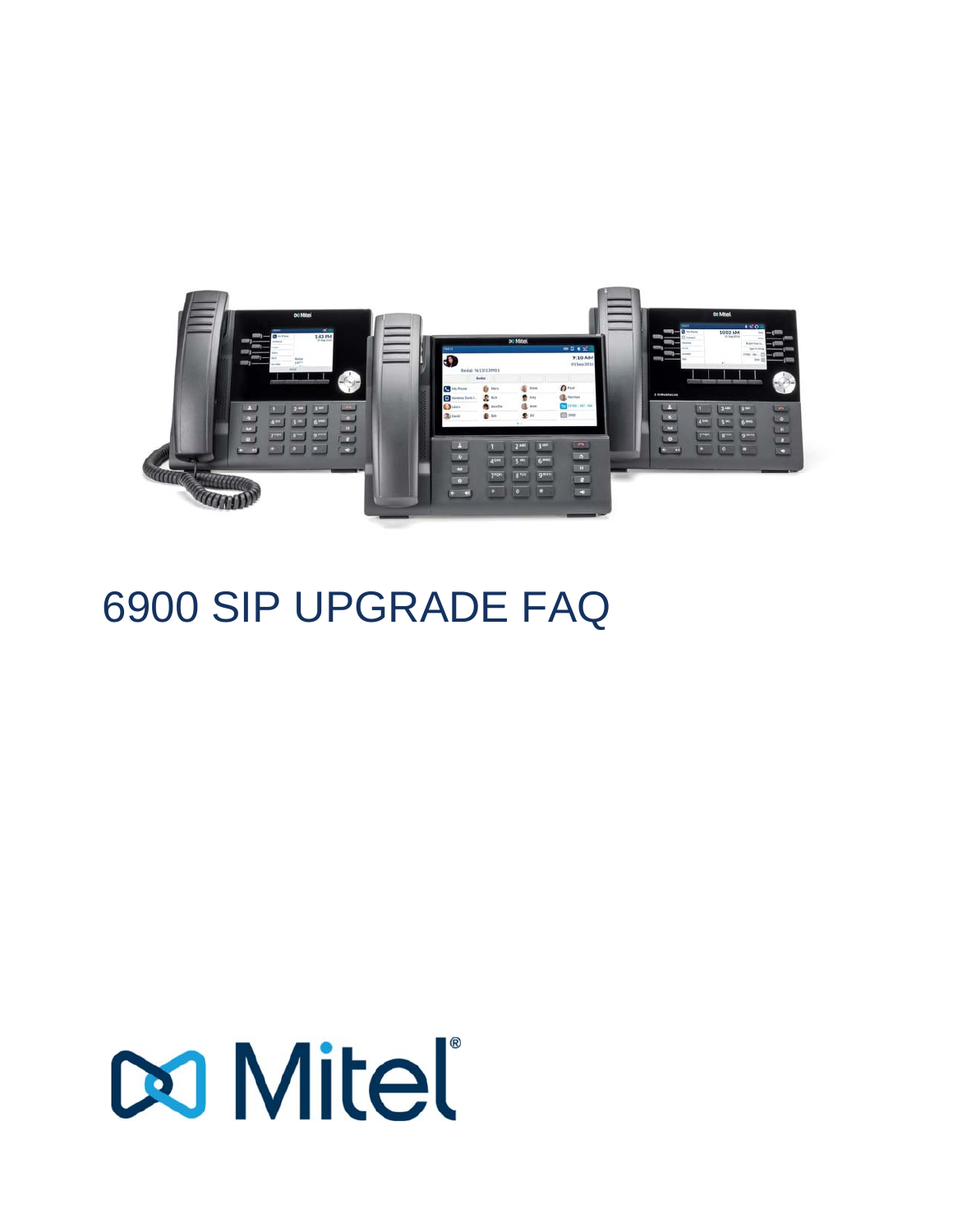## **Contents**

| $\overline{2}$  |                                                                                             |  |
|-----------------|---------------------------------------------------------------------------------------------|--|
| $\overline{3}$  |                                                                                             |  |
| 4               |                                                                                             |  |
| $\overline{5}$  | UPGRADE PROCESS OPTIONS FOR PHONES WITH PRE MINET 01.00.01.152 4                            |  |
| $6\overline{6}$ | FREQUENTLY ASKED QUESTIONS RELEVANT TO UPGRADE PROCESSES 1                                  |  |
|                 | 6.1.1                                                                                       |  |
|                 | 6.1.2                                                                                       |  |
|                 | What upgrade will happen if both Minet and SIP firmware on TFTP server?5<br>6.1.3           |  |
|                 | 6.1.4                                                                                       |  |
|                 | Is the upgrade to R5.0 different depending on which Minet release you start from?6<br>6.1.5 |  |
|                 | 6.1.6                                                                                       |  |
|                 | 6.1.7                                                                                       |  |
|                 | Are 6800 phones locked if we install R5.0 or still open to all Call Managers?<br>6.1.8      |  |
|                 | Is the software feature set of 6900 with R5.0 the same as 6800 with R5.0?<br>6.1.9          |  |
|                 | Are 6900 and 6800 with R5.0 firmware the same to configure and manage?7<br>6.1.10           |  |
|                 | What's the Default "admin" user password for SIP and Minet phones?<br>6.1.11                |  |
|                 | 6.1.12                                                                                      |  |
|                 |                                                                                             |  |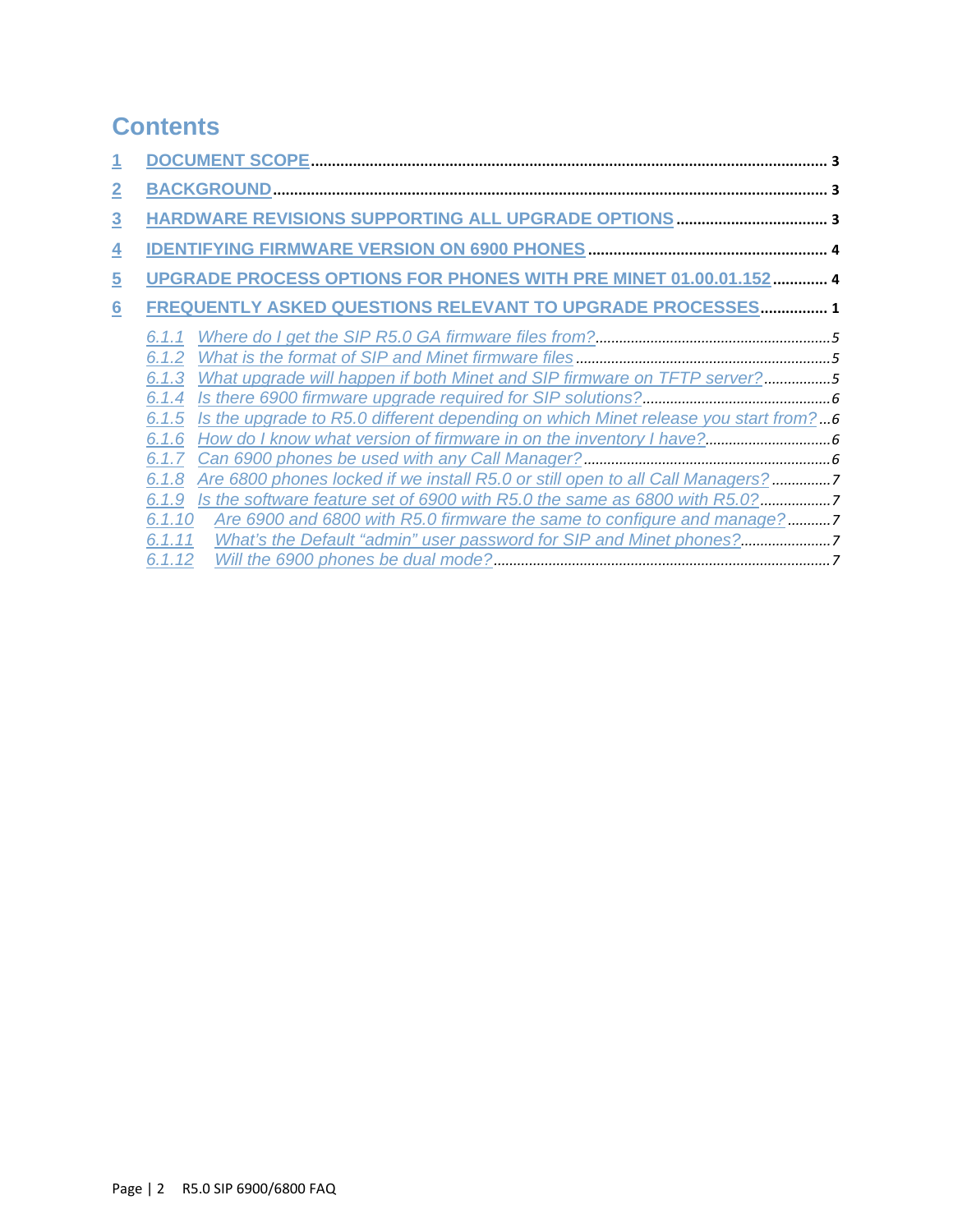## **1 Document Scope**

This FAQ is intended for external partners and internal Mitel staff to help understand the firmware upgrade options for converting 6900 models from Minet firmware (installed at factory) to SIP firmware.

## **2 Background**

Mitel launched the 6900 series of IP Phones initially with MiVoice Business Solution which utilises the Minet protocol to communicate between phones and the Call Manager. For MiVoice MX-ONE, MiVoice 5000 and MiVoice 400 platforms the 6900 models required SIP based firmware to be installed. The current version of Minet firmware supports all current methods to upgrade to the SIP firmware. However, some GA production units of 6900 models will have a version of Minet firmware that supports only a subset of these upgrade methods.

This document is states what hardware revisions have what versions of firmware and what upgrade options are available for each version for SIP.based solutions. This way partners can take appropriate actions in advance to avoid inconveniences.

**It should be noted that as soon as all 6900 phones are delivered with Minet 01.00.01.152 or later firmware, this document will become irrelevant, as all existing SIP upgrade methods are supported in 01.00.01.152. This document is only relevant for a short period of time and only if partners or customers receive phones with Minet firmware that predates 01.00.01.152.** 

### **3 Hardware Revisions Supporting All Upgrade Options**

6900 phones ship with a version of Minet firmware (specific to MiVoice Business solutions). All 6900 phones will need to be upgraded to SIP R5.0 to become interoperable with Mitel's SIP-based solutions. All phones with Minet release 01.00.01.152 or later support all existing methods of SIP (6800 R4.3.x)upgrade (i.e. several DHCP options, HTTP(s), FTP, TFTP, mDNS etc.). 6900 phones with a Minet release prior to 01.00.01.152 have restricted upgrade methods but can be still be upgraded directly to SIP R5.0.

6900 phone labelling defines a revision level (Rev:) which can be used to identify phones pre-installed with build 01.00.01.152 or later. Any revision greater than or equal to these values supports all existing SIP upgrade methods. Revisions below these values have subset of upgrade methods supported.

6920 IP PHONE (50006767) - Rev 16 or greater 6930 IP PHONE (50006769) - Rev 14 or greater 6940 IP PHONE (50006770) - Rev 12 or greater

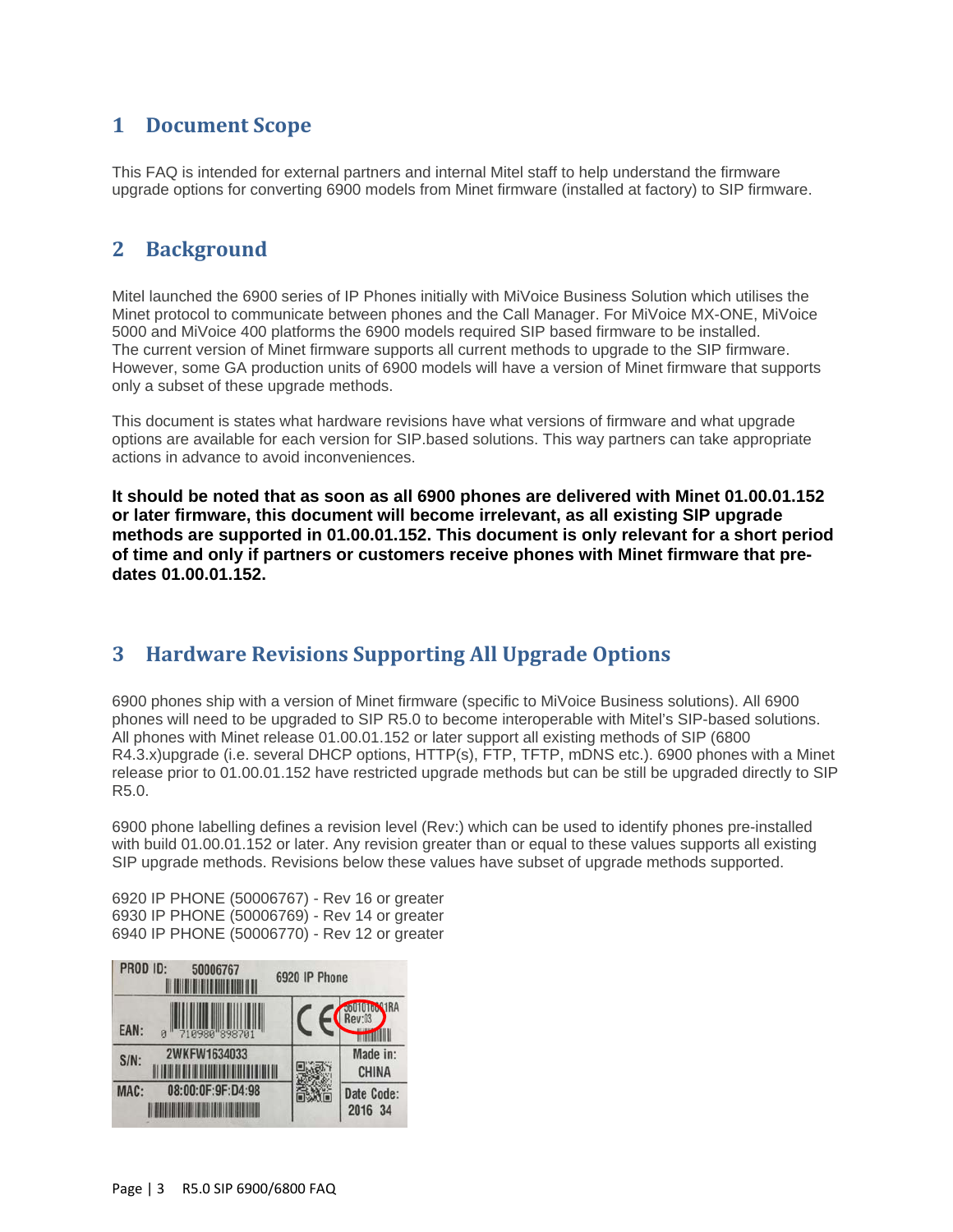## **4 Identifying the Firmware Version on 6900 Phones**

There are two methods available to determine what firmware is running on your phones. Either check the revision number of the device from the "Rev" field on the label on the back of the phone or shipping carton; or if the phone is powered on, view the firmware version via the options menu.

Press Options (gear key), then Status, then Phone Info and review the Main Version field. The firmware version format is 01.00.00.179 where 01.00.00 identifies stream 1.0 and 179 is the build. 01.00.01.152 would represent build 152 of stream 1.1

| <b>Status</b>         |                             |                        |  |  |
|-----------------------|-----------------------------|------------------------|--|--|
| Network General Info  | Main Version                | 01.02.00.091           |  |  |
| Network Persist. Data | Call Server Rev.            | 14.0.2.22              |  |  |
| Network DHCP Info     | <b>DECT Headset Version</b> | 1.7.1 1.7.1 2.23.0 95% |  |  |
| Network QoS           | Model                       | MINET_6940 Rev: 000    |  |  |
| Port Info             | Phone Uptime                | 5:00:28:12             |  |  |
| Phone Info            |                             |                        |  |  |

## **5 Upgrade Process Options for Phones pre Minet 01.00.01.152**

As all phones with 01.00.01.152 or later offer upgrade processes to any existing SIP firmware release, there is no need to carry out upgrade options for those phones. If unfamiliar with our methods, please refer to the administrator guide for R5.0 6800/6900 phones or to the installation guides of the appropriate Call Manager solution you have.

Specifically, for phones with firmware that pre-dates this, the following options are available.

**Method 1:** use static settings for a TFTP server

- 1. Place the SIP firmware files on the TFTP Server (ensure that no MiNet files are present).
- 2. Press the Gear button to go into Settings on the 6900 IP phone.
- 3. Select Advanced Settings (default password is 73738).
- 4. Select Network and Static Settings.
- 5. Enter the IP address of the TFTP server (ensure your IP phone has an IP address assigned)
- 6. Select Restart through the Settings App.
- 7. The pPhone will attempt to download MiNet firmware from the TFTP server. When not found, it will subsequently download the SIP firmware.
- 8. Once the 6900 phone is upgraded to the SIP build, optionally remove the files from the TFTP directory.

#### **Method 2:** use DHCP option 43

1. Place the SIP firmware files on the TFTP Server. Alternatively an FTP Server can be used (ensure that no MiNet files are present).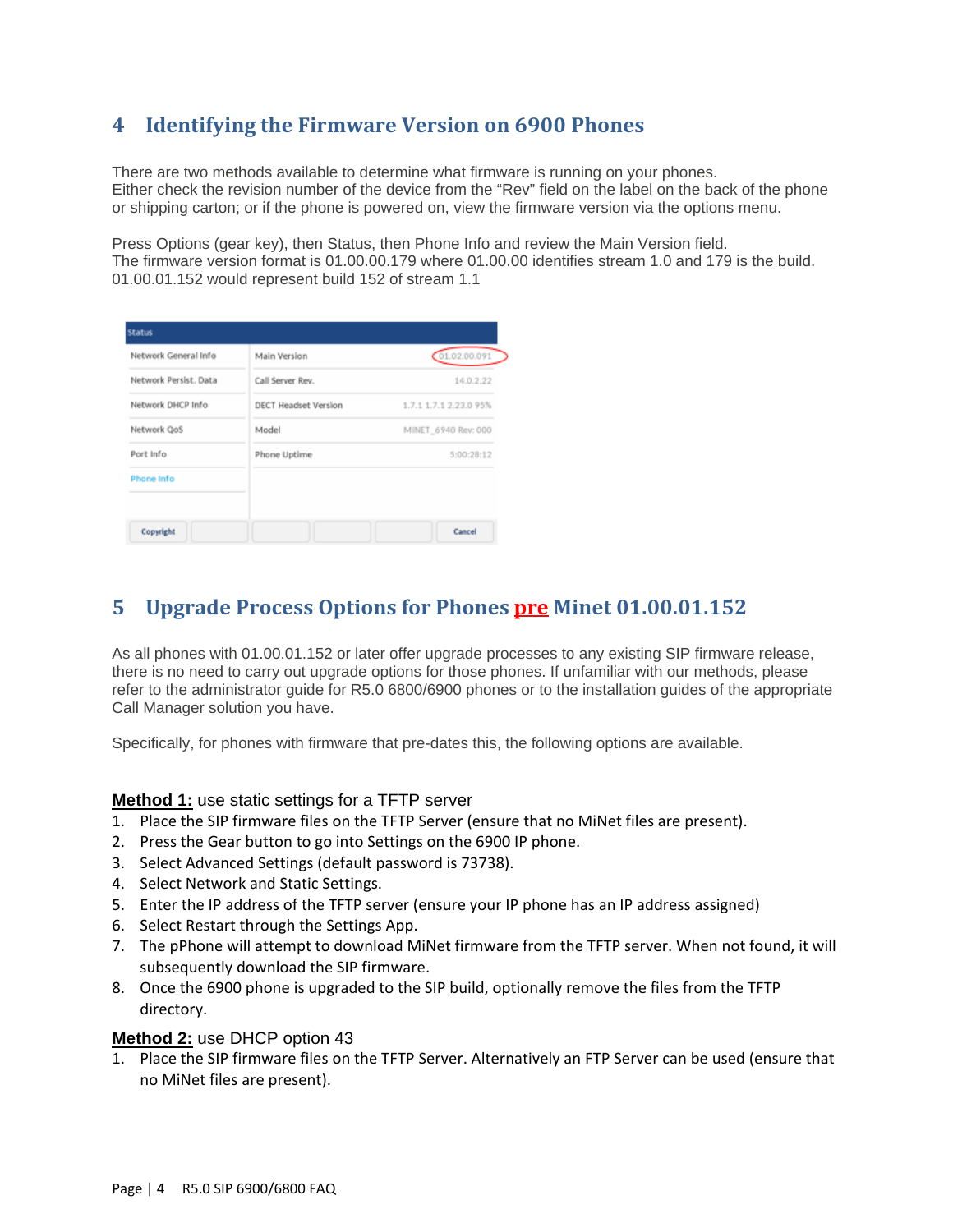- 2. Configure DHCP option 43 parameter sw\_tftp tag for location of the firmware files (e.g. id:ipphone.mitel.com; tftp://10.30.102.91/firmwarefilesDIR; ftp://test:Aastra123@10.30.102.91/5.0.0.143)
- 3. Power up the phone.
- 4. The phone will attempt to download MiNet firmware from the TFTP/FTP server (not found), and will subsequently download the SIP firmware. Note that the config file will not download.
- 5. Reboot the phone it will follow existing SIP procedures for configuration and firmware upgrades.

#### **Method 3:** use DHCP option 66

- 1. Place the SIP firmware files on the TFTP Server . Alternatively an FTP Server can be used (ensure that no MiNet files are present).
- 2. Configure DHCP option 66 with tftp server URL (e.g. tftp://10.30.102.91/firmwarefilesDIR; ftp://test:Aastra123@10.30.102.91/5.0.0.143)
- 3. Power up the phone.
- 4. The phone will attempt to download MiNet firmware from the TFTP/FTP server (not found)‐ It will subsequently download the SIP firmware. Note that the config file will not be downloaded.
- 5. Reboot the phone it will follow existing SIP procedures for configuration and firmware upgrades.

#### **Method 4:** use RCS

- 1. SIP 5.0 firmware will be available at RCS at GA time.
- 2. Add the MAC address for the phone to RCS.
- 3. Configure RCS to use SIP 5.0 firmware for the phone's MAC.
- 4. Power up the phone.
- 5. The phone will contact RCS and if its MAC is found on RCS it will download the firmware.
- 6. Reboot the phone it will follow existing SIP procedures for configuration and firmware upgrades.

## **6 Frequently Asked Questions Relevant To Upgrade Processes**

#### 6.1.1 **Where do I get the SIP R5.0 GA firmware files from?**

The firmware will be posted in locations relevant to the MiVoice MX-ONE, MiVoice 5000 and MiVoice Office 400 platforms. Please consult your Call Manager specific contact for more information.

#### 6.1.2 **What is the format of SIP and Minet firmware files**

Typically, the files are 6940.st (for SIP) and MINET\_6940-enc.st (for Minet).

#### 6.1.3 **What upgrade will happen if both Minet and SIP firmware are on the TFTP server?**

A Minet firmware image will first look to upgrade to a Minet firmware file. If there is no Minet firmware available, then a Minet firmware will subsequently look for a SIP firmware image. Partners should be aware of this fact and not leave unwanted firmware images on servers – i.e. if in a SIP environment, only SIP firmware images should be present on servers.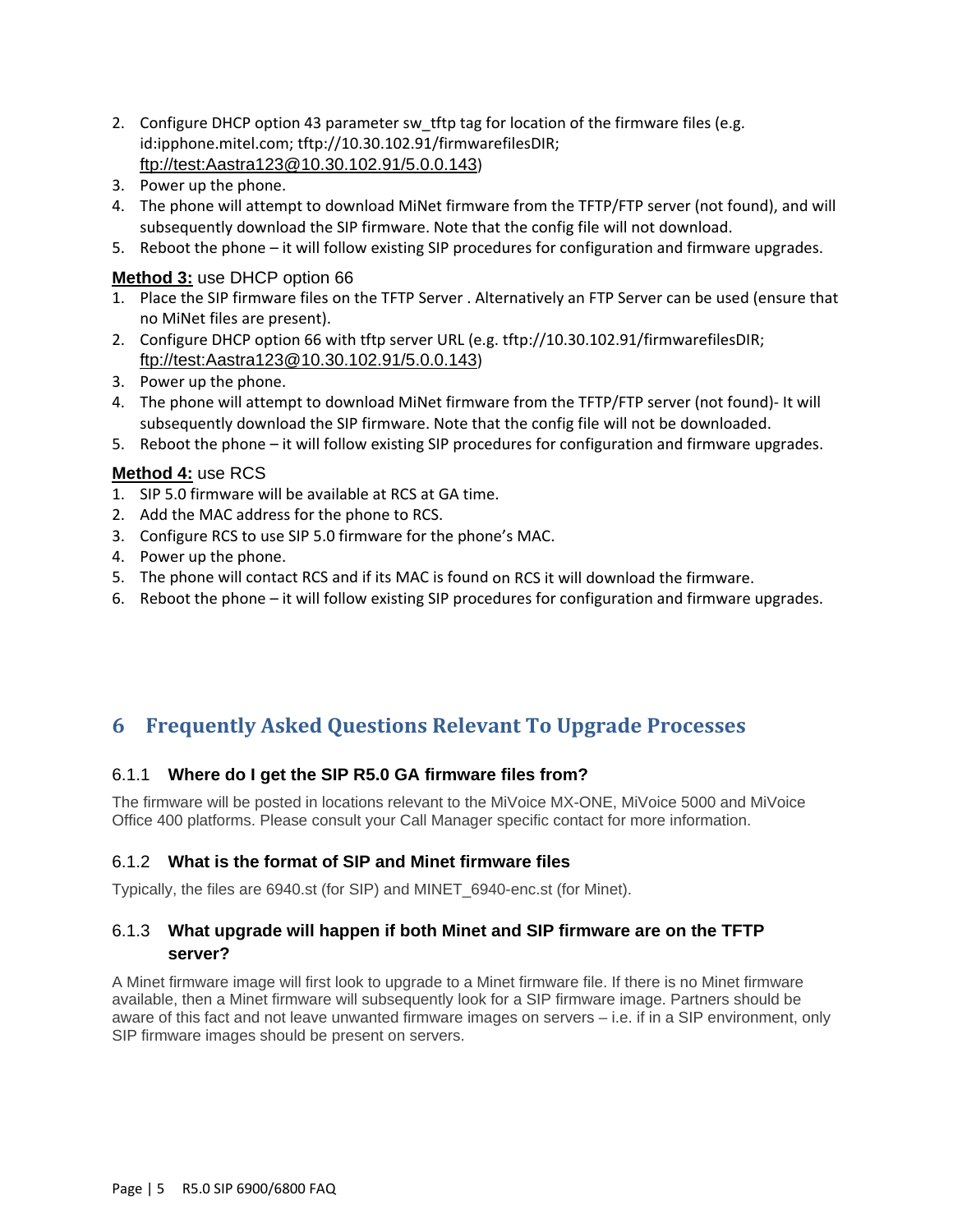#### 6.1.4 **Is a6900 firmware upgrade required for SIP solutions?**

Yes. The 6920/30/40 phones ship with Minet (MiVB) firmware installed. Before they can be used in a SIP environment the phone must be upgraded with the appropriate SIP 69x0.st firmware. The upgrade process is very similar to SIP firmware options we have today (refer to release notes or admin guide for details). The Minet upgrade from 1.1.0.152 (or later) follows the existing SIP upgrade methods (i.e. HTTP(s), FTP, TFTP, many DHCP options, mDNS etc.). The upgrade from Minet 1.0.0.179 is limited to TFTP or the DHCP option 66 or option 43 (providing FTP, HTTP(S) as well as TFTP). In both cases the upgrade is direct to R5.0 from whatever Minet firmware is pre-installed on all 6900 models.

#### 6.1.5 **Does the upgrade to R5.0 depend on which Minet release you start from?**

Yes, but only until 1.0.1.152 or later is shipped as standard in all 6900 models.

If you upgrade from Minet 1.0.0.179 (1.0 GA build) then the upgrade methods are limited compared with what's available with 1.0.1.152. The R5.0 release notes explain the various methods. Basically once 1.0.1.152 ships from the factory then all upgrade methods that exist within 6800 SIP R4.3.x will be supported from the Minet firmware. This will mean that the upgrade is like any other SIP upgrade and all partners will be familiar with the process.

There is one other difference specific to the BT Handset on the 6940 – this may need pairing. If the upgrade to the R5.0 is from Minet 1.0.0.179 then the BT pairing of the cordless handset to the 6940 phone may be lost. If the upgrade is from Minet 1.0.1.152 or later, then the pairing should remain. To pair the handset again simply go to options (gear button), select BT menu and then available devices – press to select and pair the handset.

#### 6.1.6 **How do I know what version of firmware I have?**

To determine what firmware is running on a phone you can select the options menu (gear button), then status then phone info. Main version 1.0.0.179 indicates version 1.0 build 179.

6900 phone labelling defines a revision level (Rev:) which can be used to identify the phone's revision level. The revision level changes for many reasons but is relevant to the firmware level and relevant release (e.g. pre-installed with build 1.0.1.152 or later), any revision greater than these values also supports all existing SIP upgrade methods.

6920 IP PHONE (50006767) - Rev 16 or greater 6930 IP PHONE (50006769) - Rev 14 or greater 6940 IP PHONE (50006770) - Rev 12 or greater



#### 6.1.7 **Can 6900 phones be used with any Call Manager?**

No. The 6900 firmware is locked so that it will only work with Mitel platforms. If a user attempts to configure and connect to a third-party server (e.g. Broadsoft) then the SIP accounts will not register.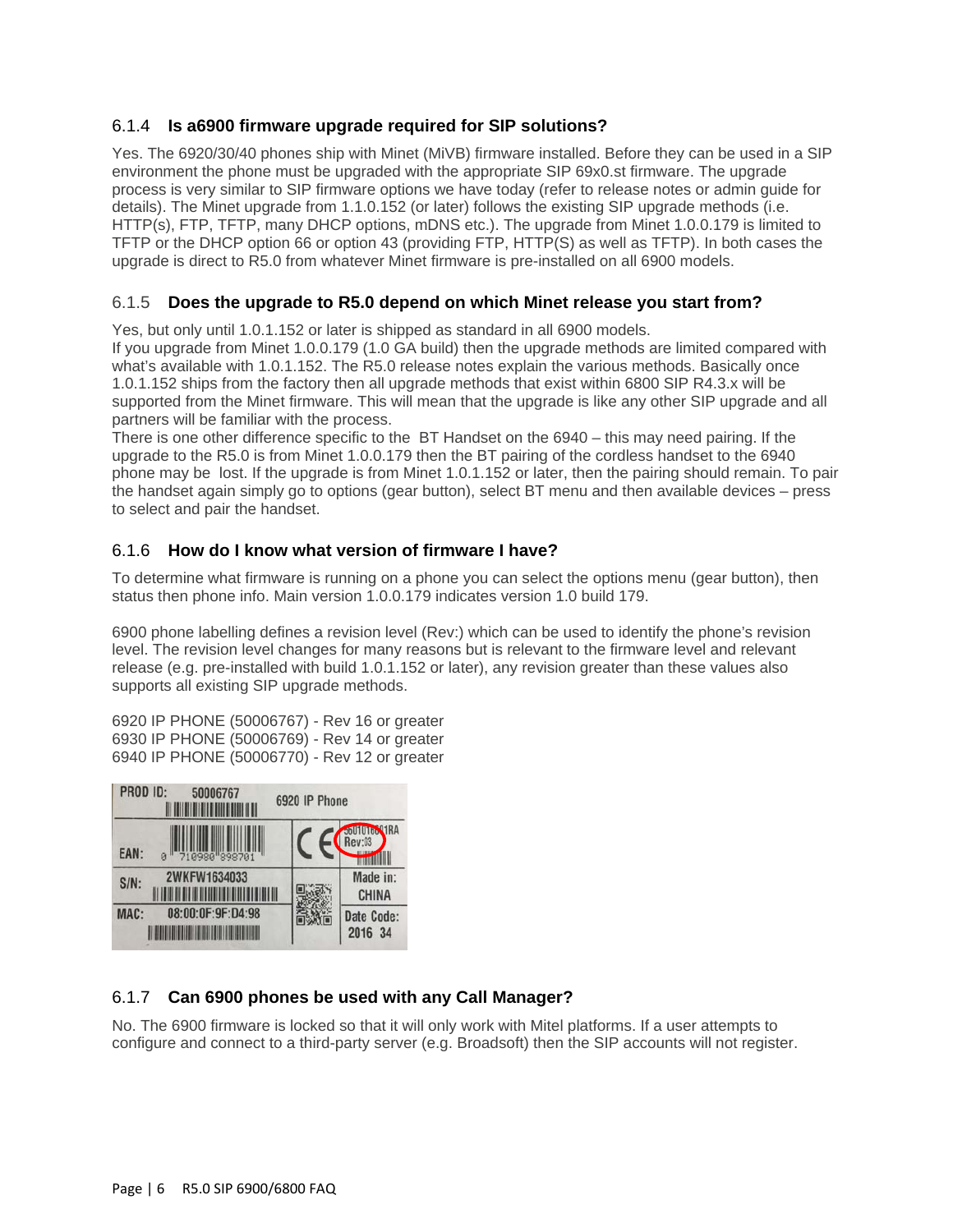#### 6.1.8 **Are 6800 phones locked if we install R5.0 or still open to all Call Managers?**

The 6800 series phones are sold into Open Standards market (Broadsoft, Asterisk etc.) as well as behind Mitel solutions (MX-ONE, 5000, 400, Telepo, etc.). They will continue to be open and R5.0 does not lock them to Mitel platforms.

#### 6.1.9 **Is the software feature set of 6900 with R5.0 the same as 6800 with R5.0?**

No. There are some differences to be aware of:

Firstly all the 6900 and 6800 share the same code base, so 98% is common. The 6900 has some additional features – like mobile integration, but it also does not have some that are supported on 6800 – for example TR069. This is because the 6900's are sold only with Mitel solutions versus 6800 into Mitel and third party solutions. So 6900 does not need to support Broadsoft specific features as an example.

#### 6.1.10 **Are 6900 and 6800 with R5.0 firmware the same to configure and manage?**

Yes. Whilst there are some differences in supported features that phones share common configuration and management methods – same config files, same config options, same config syntax etc. If you know 6800 phones, you know 6900 phones!

#### 6.1.11 **What's the Default "admin" user password for SIP and Minet phones?**

For R5.0 on 6800 or 6900 firmware the admin password is "22222". For Minet firmware its "73738" - i.e. (RESET)

#### 6.1.12 **Will the 6900 phones be dual mode?**

Yes. Once SIP R5.0 has been released, customers who purchased the Minet versions will be able to convert them to SIP for use on Mitel's SIP-based platforms. Upgrade to/from SIP to/from Minet is supported.